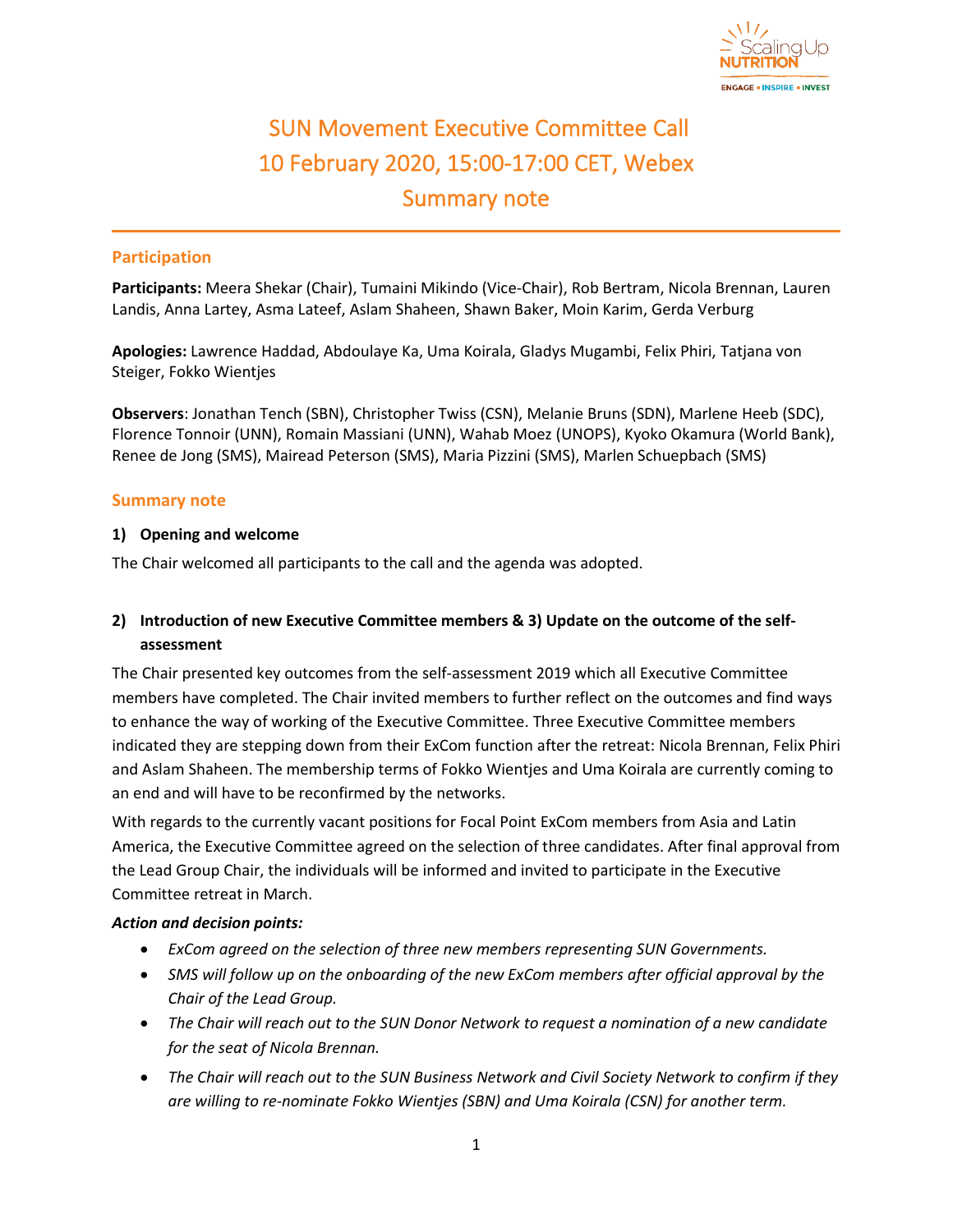- *The SMS will initiate a nomination process for the seat of an African Focal Point to be nominated after the retreat (replacement of Felix Phiri).*
- *Discuss membership renewal issues, such as selection criteria, at the retreat.*

# **4) Updates on the Executive Committee retreat agenda**

The SUN Movement Secretariat and WFP shared a logistics note for the Executive Committee retreat, taking place from 10-12 March 2020 at WFP headquarters in Rome. As per usual practice, Executive Committee members are invited to arrange their own travel and accommodation.

Irish Aid is concluding the process of recruiting an independent consultant (or institution) to facilitate the ExCom retreat and support the consultation on the Strategic Review (SR). A team of two consultants have been selected, taking up their work in coming days. Because French and Spanish proficiency was not part of the requirements in the consultant's TOR, WFP offered to check whether internal translation support can be provided to translate feedback from SUN stakeholders.

The Executive Committee discussed the draft outline of the retreat structure which the newly recruited facilitator will further refine. Further feedback on the proposed outline is welcome. The proposal is for ExCom to have a collective session with the Strategic Review team and the Networks on the first day to clarify questions, followed by a joint session with the Networks to hear their views.

# *Action and decision points*

- *ExCom members are invited to provide additional feedback on the draft outline of the ExCom retreat structure.*
- *Lauren Landis will clarify the possibility of WFP supporting the translation of feedback from the Movement on the Strategic Review.*

# *5)* **Discussion of the SUN Strategic Review draft report**

Executive Committee members had a constructive discussion on the draft Strategic Review report. They flagged areas that require clarification or further work by the SR team. The Chair asked members to send their feedback in writing so it can be shared with the SR team in advance of the ExCom retreat to allow them to prepare. The ExCom SR working group will draft the guiding questions which will be sent together with the translated draft report to stakeholders of the SUN Movement to get their feedback on the findings of the report.

## *Action and decision points*

- *ExCom members will share in writing their initial feedback, questions and issues for clarification to the ExCom SR Working Group and Marlen, by COB 12 February 2020.*
- *The ExCom SR Working Group will compile the feedback and share asap with the SR team in advance of the ExCom retreat.*
- *The ExCom SR Working Group will draft a set of guiding questions for the movement-wide consultation and will share them with SMS for translation by Friday morning 14 February.*
- *On 14 February, SMS will circulate the translated draft Strategic Review report together with the translated guiding questions to SUN Movement stakeholders.*